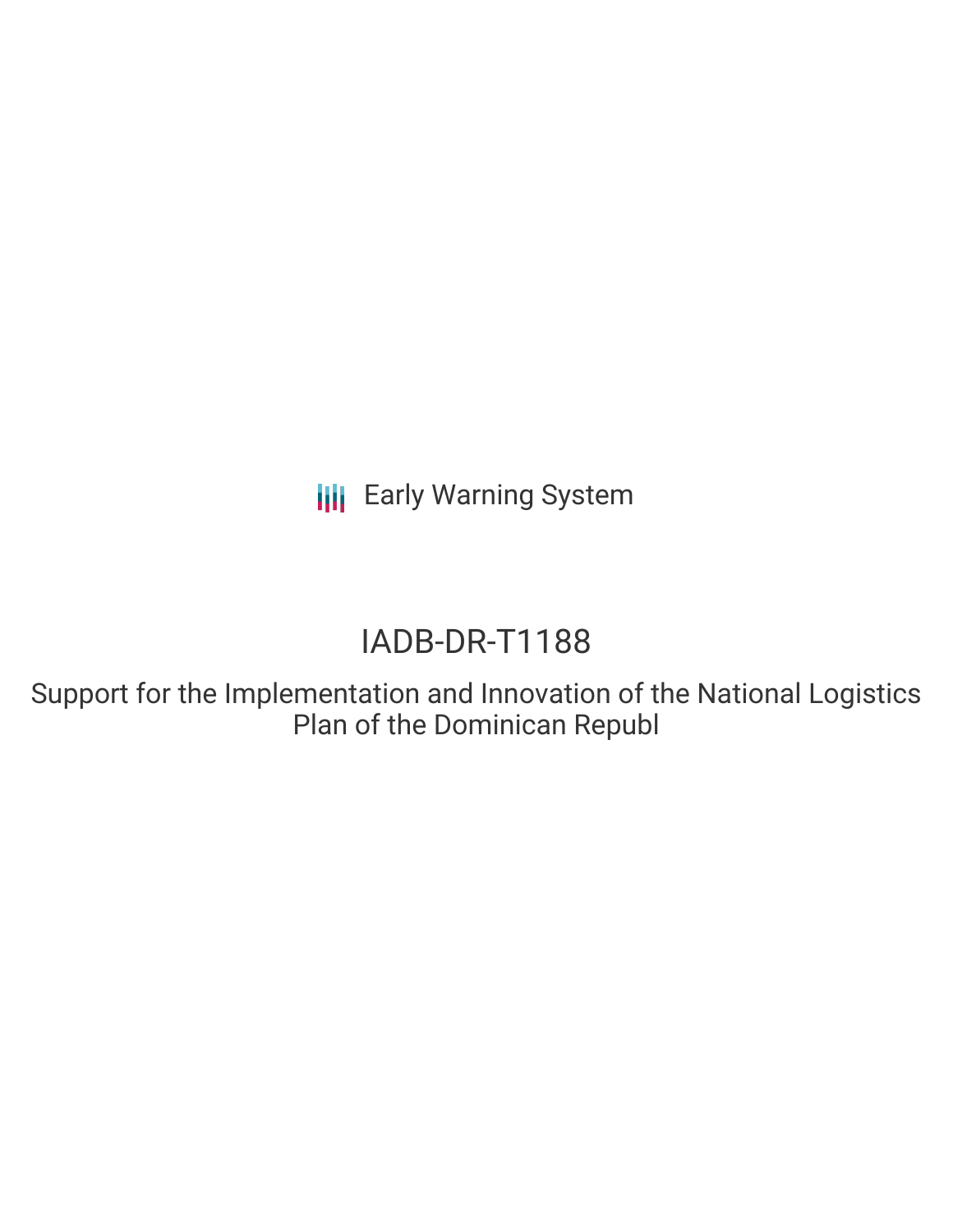

## Early Warning System

Support for the Implementation and Innovation of the National Logistics Plan of the Dominican **Donubl** 

#### **Quick Facts**

| <b>Countries</b>               | Dominican Republic                      |
|--------------------------------|-----------------------------------------|
| <b>Financial Institutions</b>  | Inter-American Development Bank (IADB)  |
| <b>Status</b>                  | Approved                                |
| <b>Bank Risk Rating</b>        | C                                       |
| <b>Voting Date</b>             | 2019-05-30                              |
| <b>Sectors</b>                 | <b>Technical Cooperation, Transport</b> |
| <b>Investment Type(s)</b>      | Grant                                   |
| <b>Investment Amount (USD)</b> | $$0.25$ million                         |
| <b>Project Cost (USD)</b>      | $$0.30$ million                         |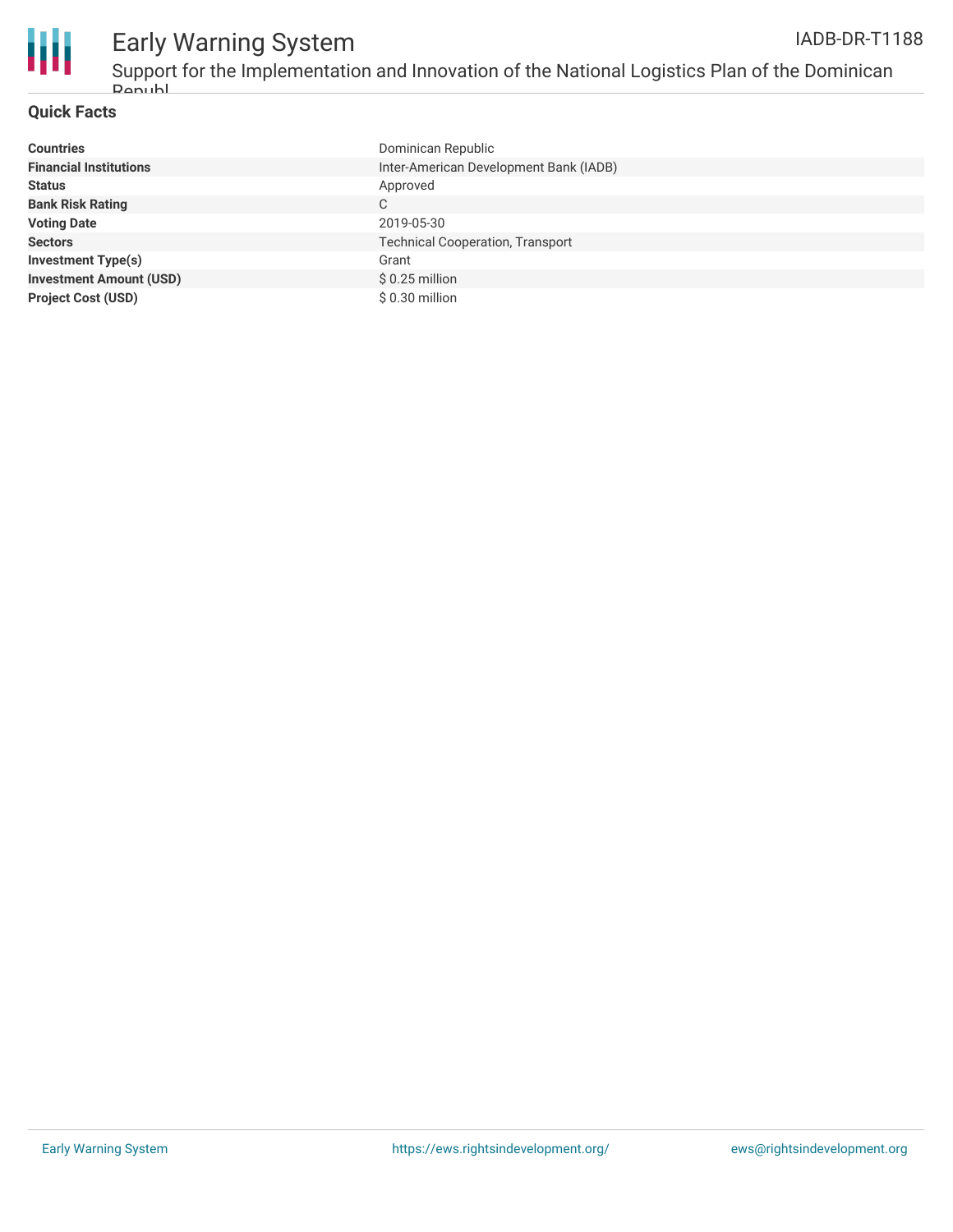

### Support for the Implementation and Innovation of the National Logistics Plan of the Dominican **Donubl**

#### **Project Description**

According to IADB website, the project aims to contribute to the strengthening of the National Logistics System of the Dominican Republic (DR), through the implementation of the Immediate Action Plan (PAI) prioritized by the National Logistics Plan-PNLog.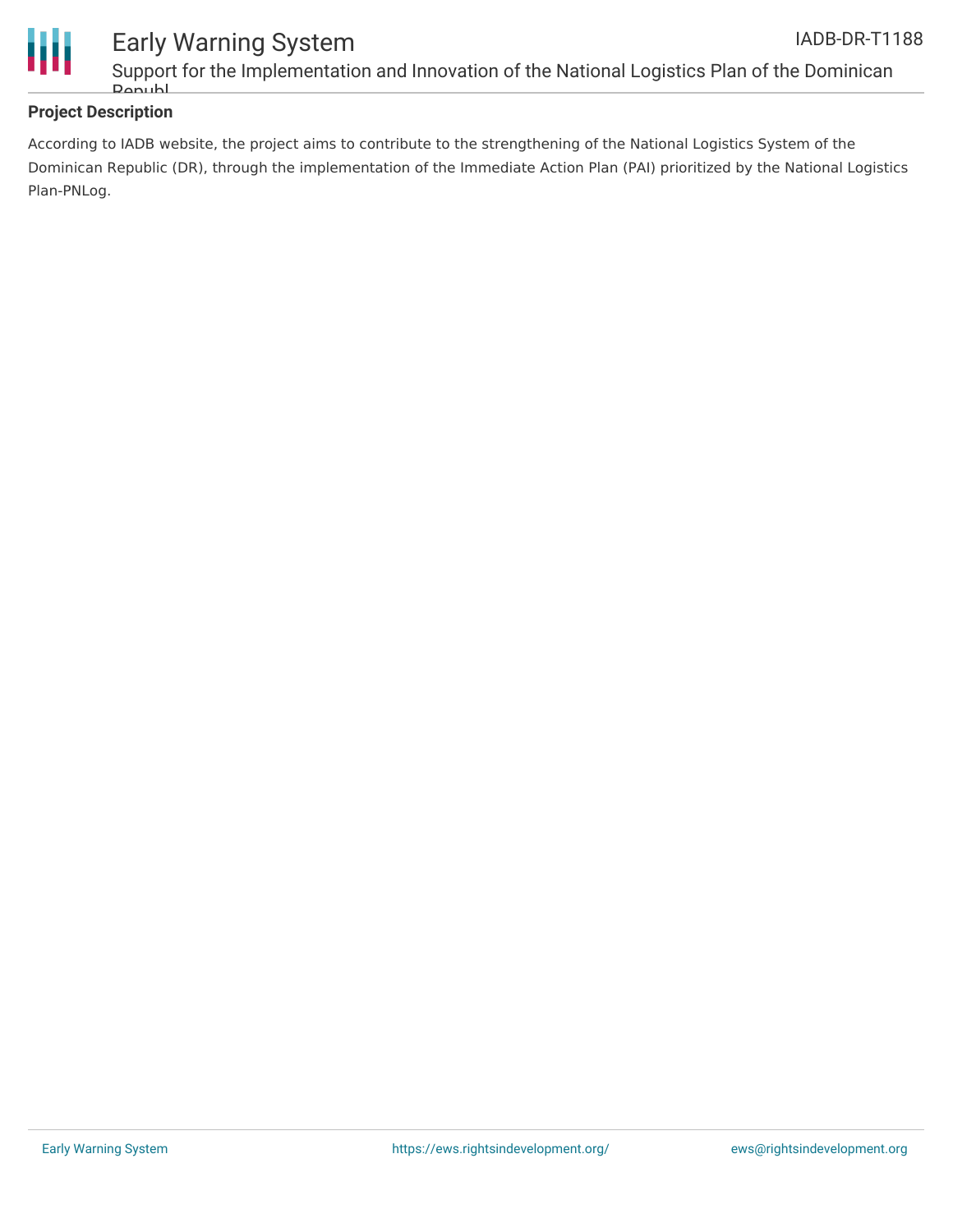

### Early Warning System

Support for the Implementation and Innovation of the National Logistics Plan of the Dominican **Donubl** 

#### **Investment Description**

• Inter-American Development Bank (IADB)